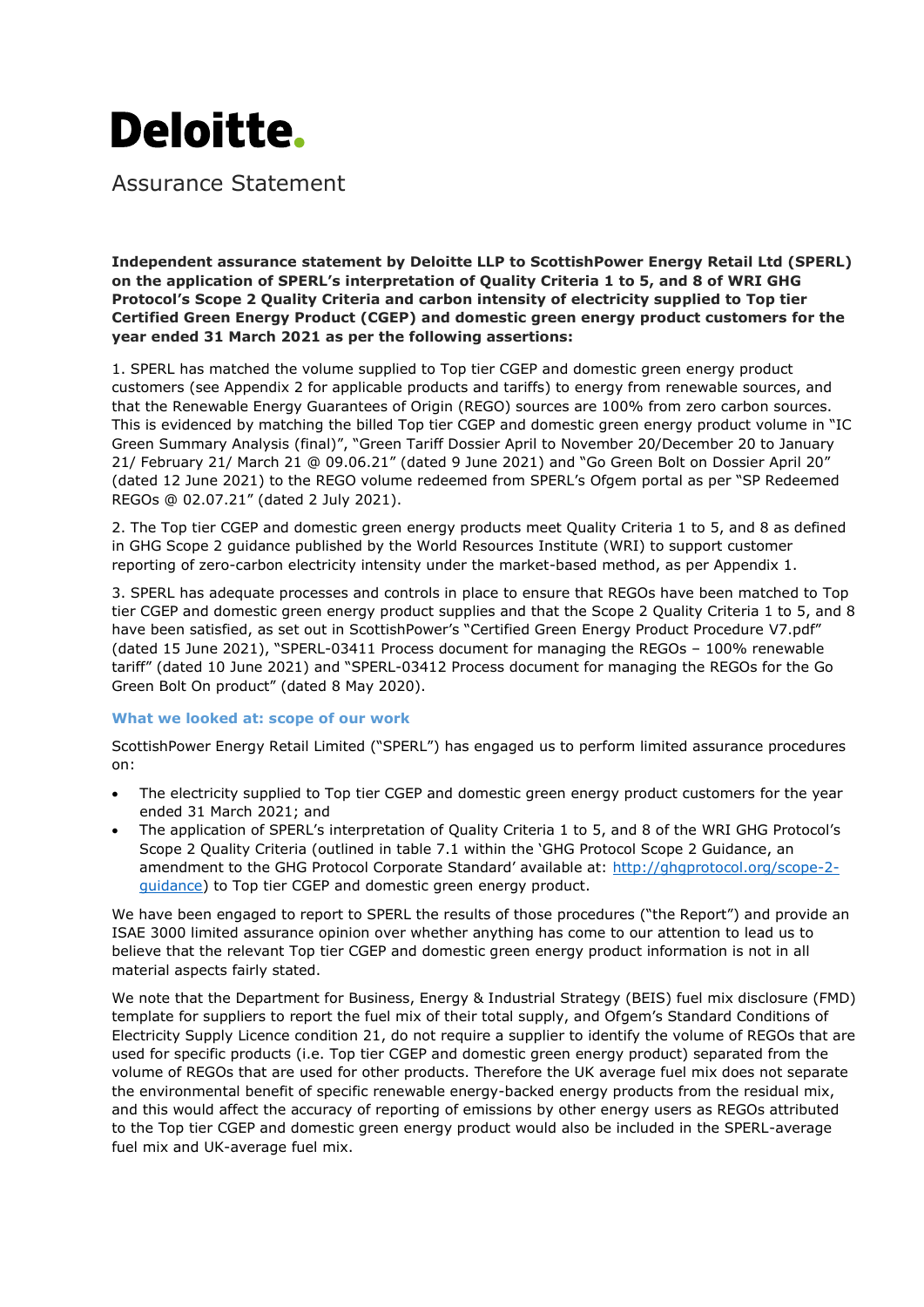### **What standards we used: basis of our work, criteria used and level of assurance**

We carried out limited assurance on SPERL's Top tier CGEP and domestic green energy product reporting to Top tier supply customers in accordance with the International Standard on Assurance Engagements (ISAE) 3000 (Revised). To achieve limited assurance ISAE 3000 requires that we review the processes, systems and competencies used to compile the areas on which we provide assurance. The procedures performed in a limited assurance engagement vary in nature and timing from, and are less in extent than for, a reasonable assurance engagement; and consequently, the level of assurance obtained in a limited assurance engagement is substantially lower than the assurance that would have been obtained had a reasonable assurance engagement been performed. The criterion used for the assurance was SPERL's basis of preparation, entitled "Certified Green Energy Product Procedure V7.pdf" (dated 15 June 2021), outlining the 100% renewable and REGO backed Top tier supply and SPERL's adherence to the WRI GHG Protocol's Scope 2 Quality Criteria 1 to 5, and 8. The assurance procedures were conducted on customer billing and consumption for the year ended 31 March 2021, using settlement data as of 12 June 2021 (for CGEP customers) and 9 June 2021 (for domestic green energy product customers).

### **What we did: key assurance procedures**

To form our conclusions, we undertook the following procedures:

- Interviews of management at SPERL and those with operational responsibility for renewables origination and supply;
- Understanding and analysing the key structures, systems, processes, procedures and controls relating to:
	- o the redeeming of REGOs and the matching of REGOs against supplied Top tier volumes; and
	- $\circ$  the interpretation and adherence to Quality Criteria 1 to 5, and 8, of the Scope 2 Quality Criteria;
- Understanding and analysing the collation, aggregation, validation and reporting of the Top tier CGEP and domestic green energy product carbon intensity.
- Assessing the Top tier CGEP and domestic green energy product carbon intensity to support customer reporting of zero-carbon electricity intensity under the market-based method as defined in GHG Scope 2 guidance published by the World Resources Institute, as per Appendix 1.

### **What we found: our assurance conclusion**

**Other limitations** intensity (zero-carbon) is materially misstated, or that it has not met in all material aspects, the WRI Based on the scope of our work and the assurance procedures we performed, nothing has come to our attention that causes us to believe that the Top tier CGEP and domestic green energy product carbon GHG Protocol's Scope 2 Quality Criteria 1 to 5, and 8.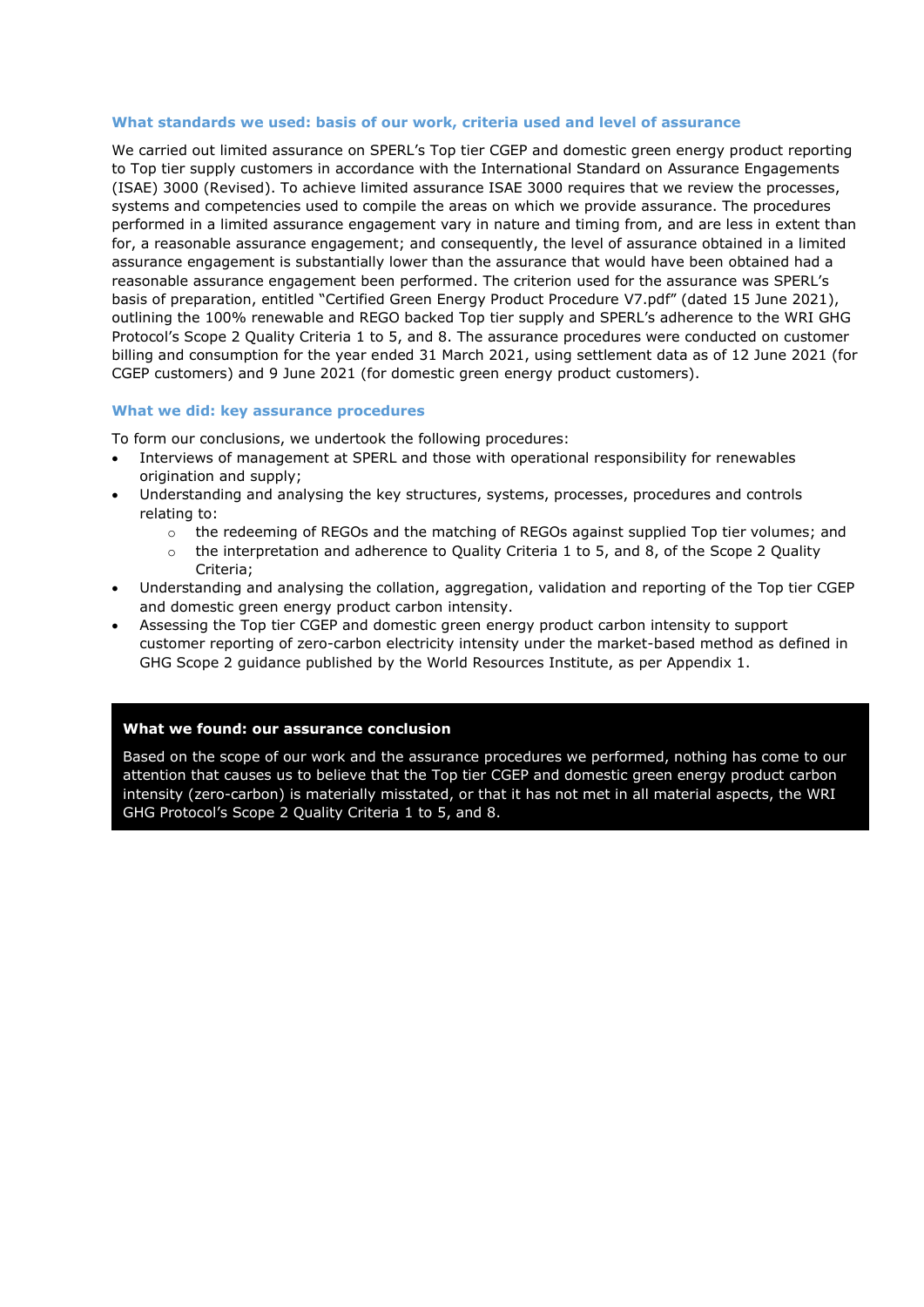## **Roles and responsibilities**

### **SPERL:**

SPERL is responsible for the preparation of the Top tier CGEP and domestic green energy product information. It is responsible for establishing and maintaining appropriate performance management and internal control systems from which the reported information is derived, including:

- The sourcing of sufficient renewables and matching of electricity volumes against relevant REGOs;
- Redeeming of relevant REGOs using the Ofgem system, and preventing the use of the REGOs for other products; and
- Interpretation and application of WRI GHG Protocol's Scope 2 Quality Criteria.

### **Deloitte:**

Our responsibility is to independently express conclusions on the subject matters as defined within the scope of work above to SPERL in accordance with our letter of engagement. Our work has been undertaken so that we might state to SPERL those matters we are required to state to them in this statement and for no other purpose. To the fullest extent permitted by law, we do not accept or assume responsibility to anyone other than SPERL for our work, for this report, or for the conclusions we have formed.

 $mHe$   $l$  $l$  $f$ 

Deloitte LLP Glasgow, United Kingdom 23 July 2021

## **Independence and Quality**

In conducting our engagement, we have complied with the Code of Ethics issued by the Institute of Chartered Accountants in England & Wales.

The firm applies International Standard on Quality Control 1 and accordingly maintains a comprehensive system of quality control including documented policies and procedures regarding compliance with ethical requirements, professional standards and applicable legal and regulatory requirements.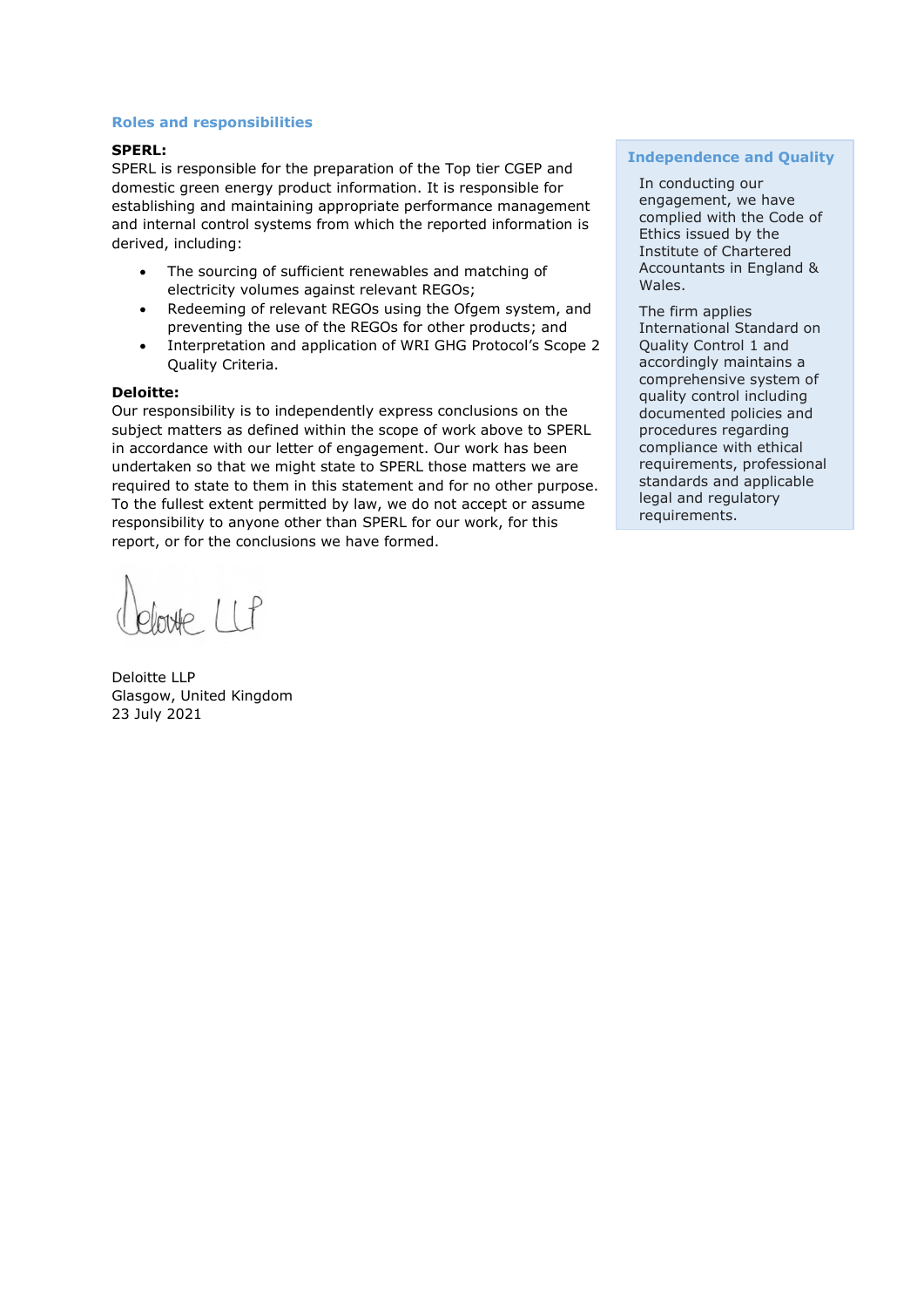# Appendix 1: GHG Scope 2 Quality Criteria

The World Resources Institute Greenhouse Gas (GHG) Protocol Scope 2 Guidance contains eight key quality criteria for the reporting of Scope 2 GHG emissions. These are copied below:

### **Table 7.1 Scope 2 Quality Criteria**

Further explanation on select Scope 2 Quality Criteria can be found in Section 7.5.

#### All contractual instruments used in the market-based method for scope 2 accounting shall:

- 1. Convey the direct GHG emission rate attribute associated with the unit of electricity produced.
- 2. Be the only instruments that carry the GHG emission rate attribute claim associated with that quantity of electricity generation.
- 3. Be tracked and redeemed, retired, or canceled by or on behalf of the reporting entity.
- 4. Be issued and redeemed as close as possible to the period of energy consumption to which the instrument is applied.
- 5. Be sourced from the same market in which the reporting entity's electricity-consuming operations are located and to which the instrument is applied.

#### In addition, utility-specific emission factors shall:

6. Be calculated based on delivered electricity, incorporating certificates sourced and retired on behalf of its customers. Electricity from renewable facilities for which the attributes have been sold off (via contracts or certificates) shall be characterized as having the GHG attributes of the residual mix in the utility or supplier-specific emission factor.

In addition, companies purchasing electricity directly from generators or consuming on-site generation shall:

7. Ensure all contractual instruments conveying emissions claims be transferred to the reporting entity only. No other instruments that convey this claim to another end user shall be issued for the contracted electricity. The electricity from the facility shall not carry the GHG emission rate claim for use by a utility, for example, for the purpose of delivery and use claims.

Finally, to use any contractual instrument in the market-based method requires that:

8. An adjusted, residual mix characterizing the GHG intensity of unclaimed or publicly shared electricity shall be made available for consumer scope 2 calculations, or its absence shall be disclosed by the reporting entity.

### Available at:

[https://ghgprotocol.org/sites/default/files/standards/Scope%202%20Guidance\\_Final\\_Sept26.pdf](https://ghgprotocol.org/sites/default/files/standards/Scope%202%20Guidance_Final_Sept26.pdf)

**Note 1:** The World Resources Institute (WRI) Greenhouse Gas (GHG) Protocol Scope 2 Guidance, section 4.2 (emission rate approach) states that Scope 2 GHG emissions factors "do not include T&D [transmission and distribution] losses or upstream lifecycle emissions associated with the technology or fuel used in generation." Therefore, in line with this guidance, SPERL is not required to redeem, retire, or cancel REGOs to cover T&D losses for the Scope 2 emissions factor, as T&D losses are defined as part of Scope 3 GHG emissions.

**Note 2:** SPERL's assessment of the Scope 2 Quality deems Criterion 6 and Criterion 7 as not applicable for the Top Tier supply volume, for the following reasons:

- Criterion 6: the carbon emissions factor for the Top tier CGEP and domestic green energy products are not utility-specific residual mix factors; and
- Criterion 7: the Top tier CGEP and domestic green energy products are not sold to customers via a direct wire, and are not sold to customers as on-site generation.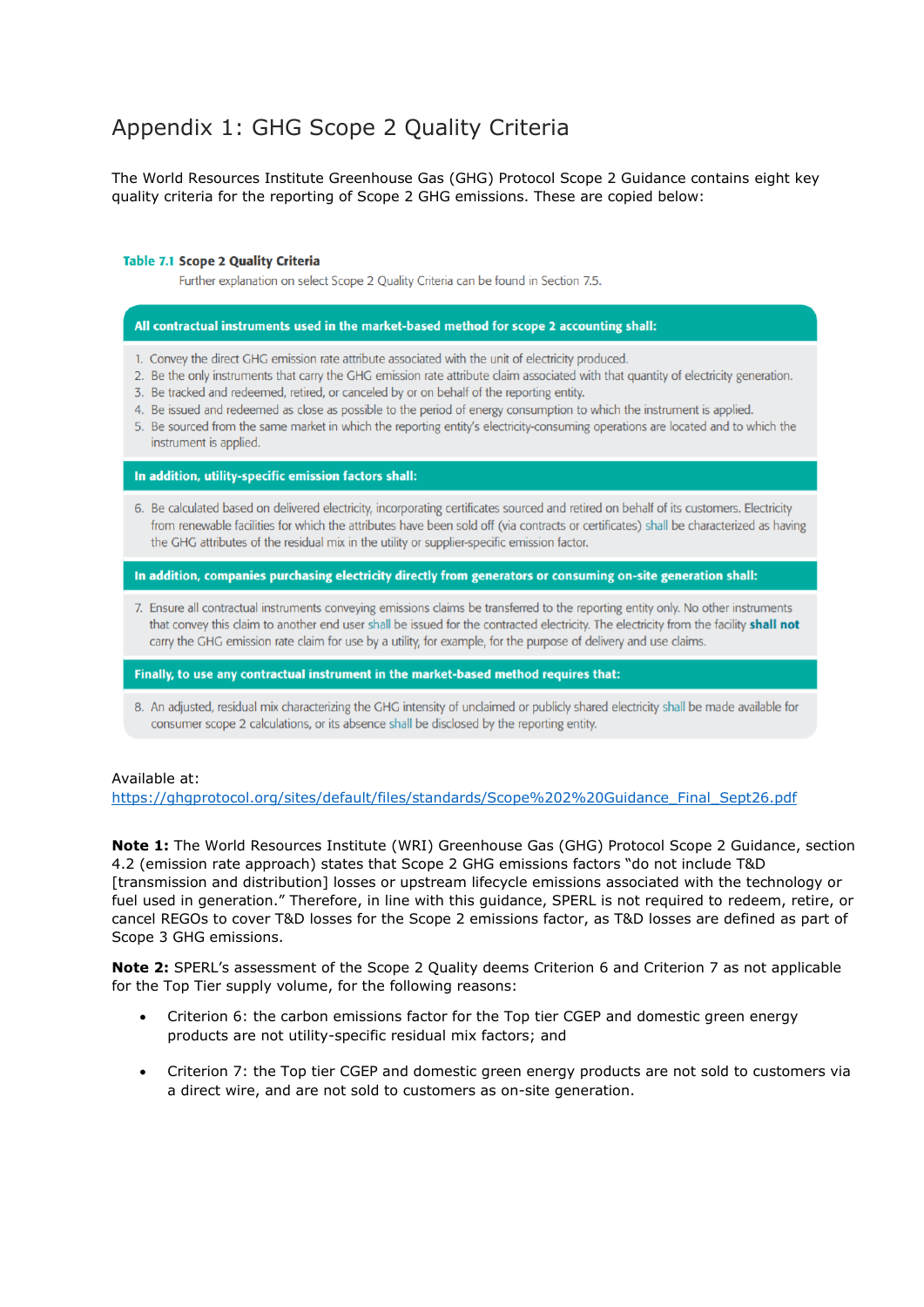# Appendix 2: Top tier Certified and Domestic Green Energy Products and Tariffs

The Top tier Certified Green Energy Product (CGEP) is offered to business customers.

The SPERL domestic green energy products and tariffs are listed below which are offered to domestic customers:

| Exclusive Fix October 2021 v2/online                                                                                                            | Greener Future February 2022 B1                                                                         | Super Saver February 2022<br>B1/B2                                                                        |
|-------------------------------------------------------------------------------------------------------------------------------------------------|---------------------------------------------------------------------------------------------------------|-----------------------------------------------------------------------------------------------------------|
| Greener Future May 2023<br>EM1/EH1/EM2                                                                                                          | Greener Future March 2022 B1                                                                            | Green Energy H2O - Pay As You<br>Go                                                                       |
| <b>Exclusive Saver Fixed May</b><br>2021/Online                                                                                                 | Green Energy Fund/Online Green<br>Energy Fund                                                           | Super Saver December 2020<br>B3/20 B3                                                                     |
| Exclusive Super Saver July 2021<br>B1/August 2021 B3/September 2021<br>B3/September 2021 B3<br>v2/September 2021 B3 v3/Aug 2021<br>B3/Aug 21 B3 | Super Saver November 2020 B7/20<br>B7/2020 B8/20 B8/2020 B9/20<br>B9/2020 B10/20 B10/2020 B11/20<br>B11 | Smart Green Electric Vehicle<br>August 2020/July 2020/June<br>2020/September 2020/Dec<br>2020/Dec 2020 v2 |
| Energy for Landlords v7/v8/v9/Online                                                                                                            | Green Energy Fund - Pay As You Go                                                                       | Super Saver March 2022 B1                                                                                 |
| Fixed Energy January 2022                                                                                                                       | Green Fixed Price April 2022/April<br>2022 Online                                                       | Super Saver May 2021 B1/B2                                                                                |
| Fixed Price Energy January 2022<br>v2/v3/v2 online/v3 online/online                                                                             | Green Energy H2O                                                                                        | Super Saver June 2021 B1/B2                                                                               |
| Online Exclusive Fixed January 2022<br>IM1/OM1/SM2/IM2/IM3                                                                                      | Green Electric Vehicle January 2021                                                                     | Super Saver July 2021 B1/B2/B3                                                                            |
| Online Exclusive Fixed April 2021<br>IM1/OM1/sM1/SM2                                                                                            | Green Super Saver May 2022 B1                                                                           | Saver February 2022 FM1/FM2<br>2023 EM1/EM2                                                               |
| Online Exclusive Fixed February 2022<br>IM1/OM1/SM1/AM1                                                                                         | Green Fixed August 2023 EM1                                                                             | Saver April 2021 FM1/FM2 /2022<br>EM1/EM2                                                                 |
| Online Exclusive Fixed June 2021<br>IM1/OM1/SM1                                                                                                 | <b>House Builders</b>                                                                                   | Saver May 2021 FM1/2022 EM1                                                                               |
| Online Exclusive Fixed July 2021<br>IM1/OM1/SM1                                                                                                 | Smart Charging Green EV Dec 2020 v2                                                                     | Saver July 2021 FM1/2022 EM1                                                                              |
| Online Exclusive Fixed August 2021<br>IM1/OM1/SM1                                                                                               | Super Saver April 2021 B6/2022 B1                                                                       | Saver June 2021 FM1/2022 EM2                                                                              |
| Online Exclusive Fixed October 2021<br>IM1/OM1/SM1/IM2/OM2/SM2                                                                                  | SmartPower Green Electric Vehicle<br>June 2021/August 2021/January<br>2021/September 2022               | Saver August 2021 FM1/2022<br>EM <sub>2</sub>                                                             |
| Online Exclusive Fixed April 2021 IM2                                                                                                           | SmartPower Overnight September<br>2021/May 2022/December 2021                                           | Saver October 2021 FM1/FM2/<br>2022 EM1/EM2                                                               |
| Online Exclusive Fixed May 2021 SM1                                                                                                             | SmartPower Weekend May<br>2022/December 2021/September<br>2021                                          | Saver December 2021 FM1/2022<br>EM1                                                                       |
| Online Fix and Save February<br>2022/February 2022 v2                                                                                           | SmartPower Evening May<br>2022/December 2021/September<br>2021                                          | Price Secure January 2022/May<br>2021/January 2022 Online/May<br>2021 Online                              |
| Super Saver January 2021 B1/21<br>B1/2021 B2/21 B2/2022 B1/2022<br>B2/2022 B3                                                                   | SmartPower Day Plan May<br>2022/September 2021/December<br>2021                                         | Greener Future Overnight May<br>2022                                                                      |
| Online Fix and Save April 2021/ April<br>2021 v2                                                                                                | Super Saver November 2021<br>B1/B2/B3                                                                   | <b>Exclusive Online Fix and Save</b><br>November 2021                                                     |
| Online Fixed Saver February<br>2022/February 2022 v2                                                                                            | Super Saver December 2021<br>B1/B2/B3/B4                                                                | Fix and Save February 2022<br>FH1/FH2 2023 EH1/EH2                                                        |
| Online Fixed Saver May 2021/June<br>2021/July 2021/August 2021/October<br>2021/December 2021                                                    | Super Saver April 2021 B1/21<br>B1/2021 B2/21 B2/2021<br>B3/21/B3/2021 B4/21 B4/2021 B5/21<br><b>B5</b> | Fix and Save April 2021<br>FH1/2022 EH1/EH2/ 2021 FH2                                                     |
| Online Fixed Saver April 2021/April<br>2021 v2                                                                                                  | Super Saver October 2021 B1/B2/B3                                                                       | Fix and Save May 2021<br>FH1/2022 EH1                                                                     |
| <b>Exclusive Online Fixed Saver</b><br>November 2021                                                                                            | Super Saver September 2021 B1/B2                                                                        | Fix and Save June 2021<br>FH1/2022 EH1                                                                    |
| Greener Future May 2022<br>B1/M1/H1/FM1/FH1/M2H2/FM2/FH2                                                                                        | Super Saver August 2021 B1/B2                                                                           | Fix and Save July 2021<br>FH1/2022 EH1                                                                    |
| Online/December 2022 Online                                                                                                                     | Fix and Save December 2022<br>EH1/2021 FH1                                                              | Fix and Save August 2021<br>FH1/2022 EH1                                                                  |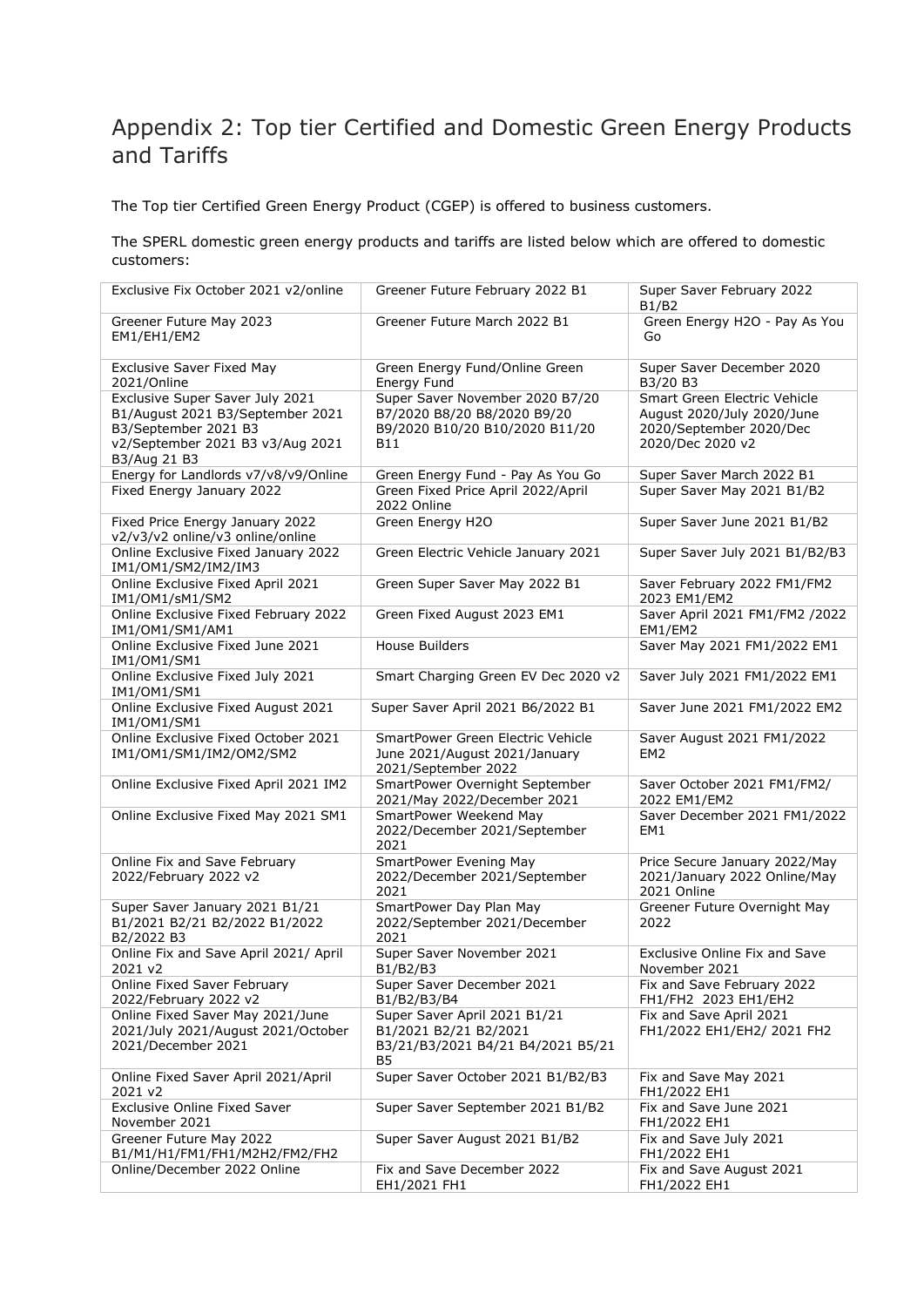| Greener Future Evening May 2022                                                                                                                                                                                                                                                                             | Greener Future Day May 2022                                                                                                                                                                                                                                                                                                     | Fix and Save October 2021<br>FH1/2021 FH2/2022 EH1/2022<br>EH <sub>2</sub>                                                                                                                                                                                                                                                                                          |
|-------------------------------------------------------------------------------------------------------------------------------------------------------------------------------------------------------------------------------------------------------------------------------------------------------------|---------------------------------------------------------------------------------------------------------------------------------------------------------------------------------------------------------------------------------------------------------------------------------------------------------------------------------|---------------------------------------------------------------------------------------------------------------------------------------------------------------------------------------------------------------------------------------------------------------------------------------------------------------------------------------------------------------------|
| Help Beat Cancer Greener Future May<br>2023 CM1/CH1/CM2/CH2/CM1<br>ONLINE/CH1 ONLINE/COM2<br><b>ONLINE/CH2 ONLINE</b>                                                                                                                                                                                       | Help Beat Cancer Greener Future SR<br>May 2023 DM1/DH1/DH2/DM1<br>ONLINE/DH1 ONLINE/DH2 ONLINE                                                                                                                                                                                                                                  | Online Fix and Save May<br>2021/June 2021/July<br>2021/August 2021/October<br>2021/December 2021                                                                                                                                                                                                                                                                    |
| Greener Future April 2022<br>IM1/OM1/SM1/AM1/IM2/OM2/PM1<br>Online                                                                                                                                                                                                                                          | Help Beat Cancer Green Fixed August<br>2023 CM1/CH1/Single Rate August<br>2023 DM1                                                                                                                                                                                                                                              | Exclusive Fixed Help Beat Cancer<br>May 2023                                                                                                                                                                                                                                                                                                                        |
| Help Beat Cancer Fixed Saver<br>February 2023/v2 April 2022/v2 May<br>2022/June 2022/July 2022/August<br>2022/October 2022/December<br>2022/February 2023 Online/v2 April<br>2022 Online/v2 May 2022/June 2022<br>Online/July 2022 Online/August 2022<br>Online/October 2022<br>Online/December 2022 Online | Help Beat Cancer Fix and Save<br>February 2023 v2/April 2022/April 2022<br>v2/ May 2022/June 2022/July<br>2022/August 2022/October<br>2022/December 2022/February 2023<br>Online/v2 April 2022 Online/v2 May<br>2022 Online/June 2022 Online/July<br>2022 Online/August 2022<br>Online/October 2022                             | Greener Future Electric Vehicle<br>May 2023                                                                                                                                                                                                                                                                                                                         |
| Exclusive Renewal March 2021<br>FM1/April 2021/April 2022/September<br>2021/March 2021 FM1 Online/April<br>2021 Online/April 2022<br>Online/September 2021 Online/June<br>2021 Online/June 2021/April 2022<br>B1/June 2022 B1/November 2021<br>B1/November 2021 B1/January 2022<br>B2                       | Help Beat Cancer Fix and Save Single<br>Rate February 2023/v2 April2022/v2<br>May 2022/June 2022/July 2022/August<br>2022/October 2022/December 2022/<br>February 2023/Online/v2 April 2022<br>Online/v2 May 2022 Online/June 2022<br>Online/July 2022 Online/August 2022<br>Online October 2022 Online/December<br>2022 Online | Fix Your Energy January 2022<br>YH1/February 2022/June 2021<br>YH1/July 2021 YH1/August 2021<br>YH1/October 2021 YH1/October<br>2021 YH2/January 2022 YH1<br>Online/February 2022<br>Online/June 2021 YH1<br>Online/July 2021 YH1<br>Online/August 2021 YH1<br>Online/October 2021 YH1<br>Online/October 2021 YH2<br>Online/April 2021 YH1<br>Online/April 2021 YH1 |
| Exclusive Help Beat Cancer Fix and<br>Save March v2 2022/August<br>2023/September 2022/November<br>2021/March 2022 v2 Online/August<br>2023 Online/September 2022<br>Online/November 2021 Online                                                                                                            | Exclusive Help Beat Cancer Fixed Saver<br>March 2022 v2/ August<br>2023/September 2022/November<br>2021/March 2022 v2 Online/August<br>2023 Online/ September 2022<br>Online/November 2021 Online                                                                                                                               | Saver Fixed January 2022<br>PM1/April 2021 PM1/August 2021<br>PM1/October 2021 PM1/January<br>2022 PM1 Online/April 2021 PM1<br>Online/August 2021 PM1<br>Online/October 2021 PM1 Online                                                                                                                                                                            |
| Help Beat Cancer Fixed Saver Single<br>Rate February 2023/v2 April 2022/v2<br>May 2022/June 2022/July<br>2022/August 2022/October<br>2022/December 2022/February 2023<br>Online/v2 April 2022 Online/v2 May<br>2022/June 2022/July 2022/August<br>2022 Online/October 2022<br>Online/December 2022 Online   |                                                                                                                                                                                                                                                                                                                                 |                                                                                                                                                                                                                                                                                                                                                                     |